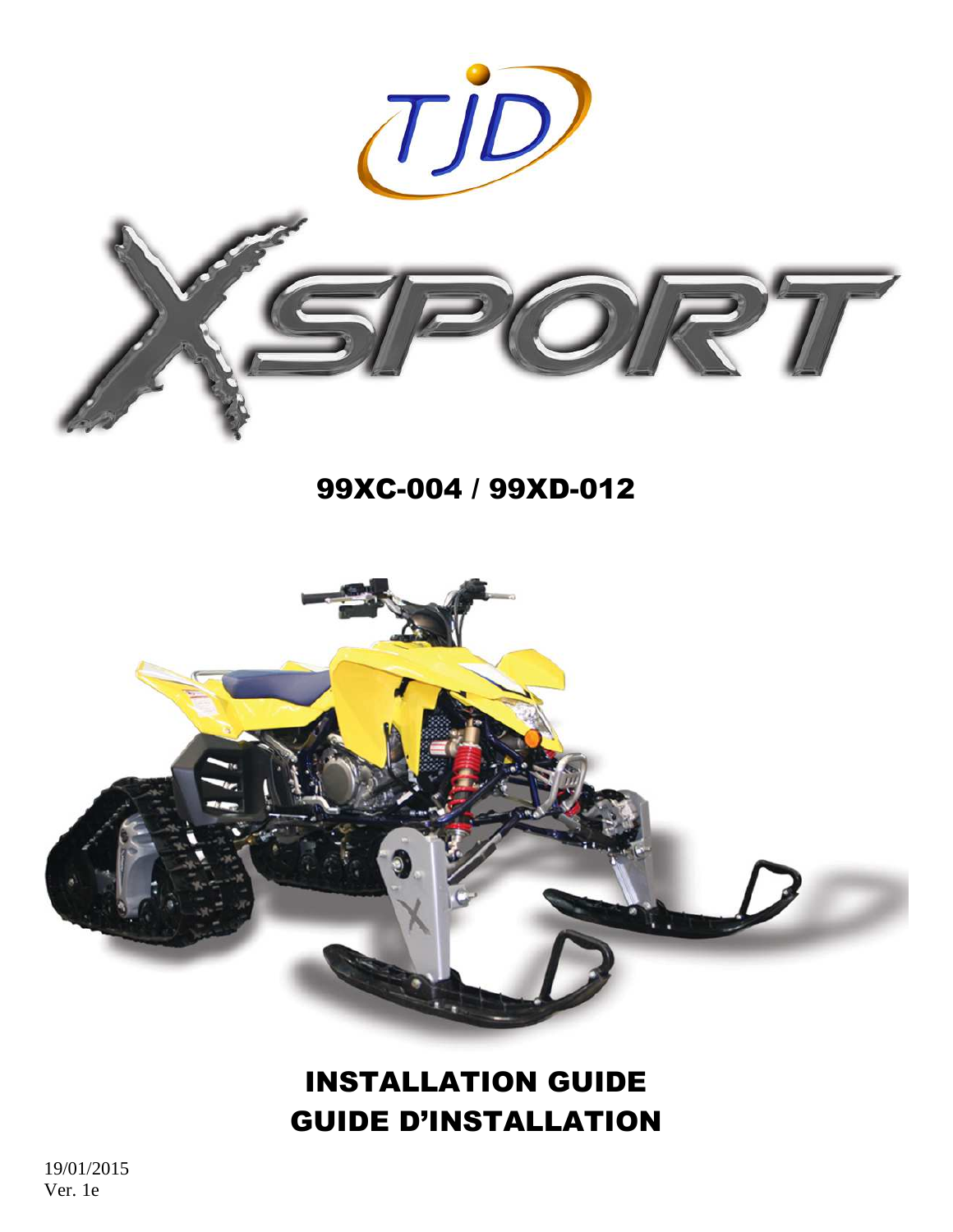# **MISE EN GARDE**

 Il est très important de lire attentivement ce GUIDE D'INSTALLATION et le MANUEL DE L'UTILISATEUR avant d'installer et d'utiliser de votre système de chenilles TJD.

 Assurez-vous que le véhicule est solidement fixé aux supports et/ou à l'élévateur avant d'effectuer tout travail sous le véhicule.

**N.B.** Les images et photos incluses dans ce guide peuvent différer de la réalité. Elles doivent être utilisées à titre indicatif seulement.

# **WARNING**

It is very important to attentively read every part of this INSTALLATION GUIDE as well as the USER'S MANUAL before installing and using your TJD track system.

 $\sqrt{2}$ Make sure that the vehicle is securely attached to the supports and/or lift before working underneath the vehicle.

**P.S.** The images and pictures in this document are for illustrative purposes only and actual equipment may vary.

# **DÉFINITION DE L'ORIENTATION**

# **DEFINITION OF ORIENTATION**

Référez-vous à l'image ci-dessous afin de repérer les côtés gauche et droit qui sont décrits dans le présent guide.

Refer to the image below for an indication of the left and right sides of the vehicle, as will be used in this guide.



DROIT / RIGHT GAUCHE / LEFT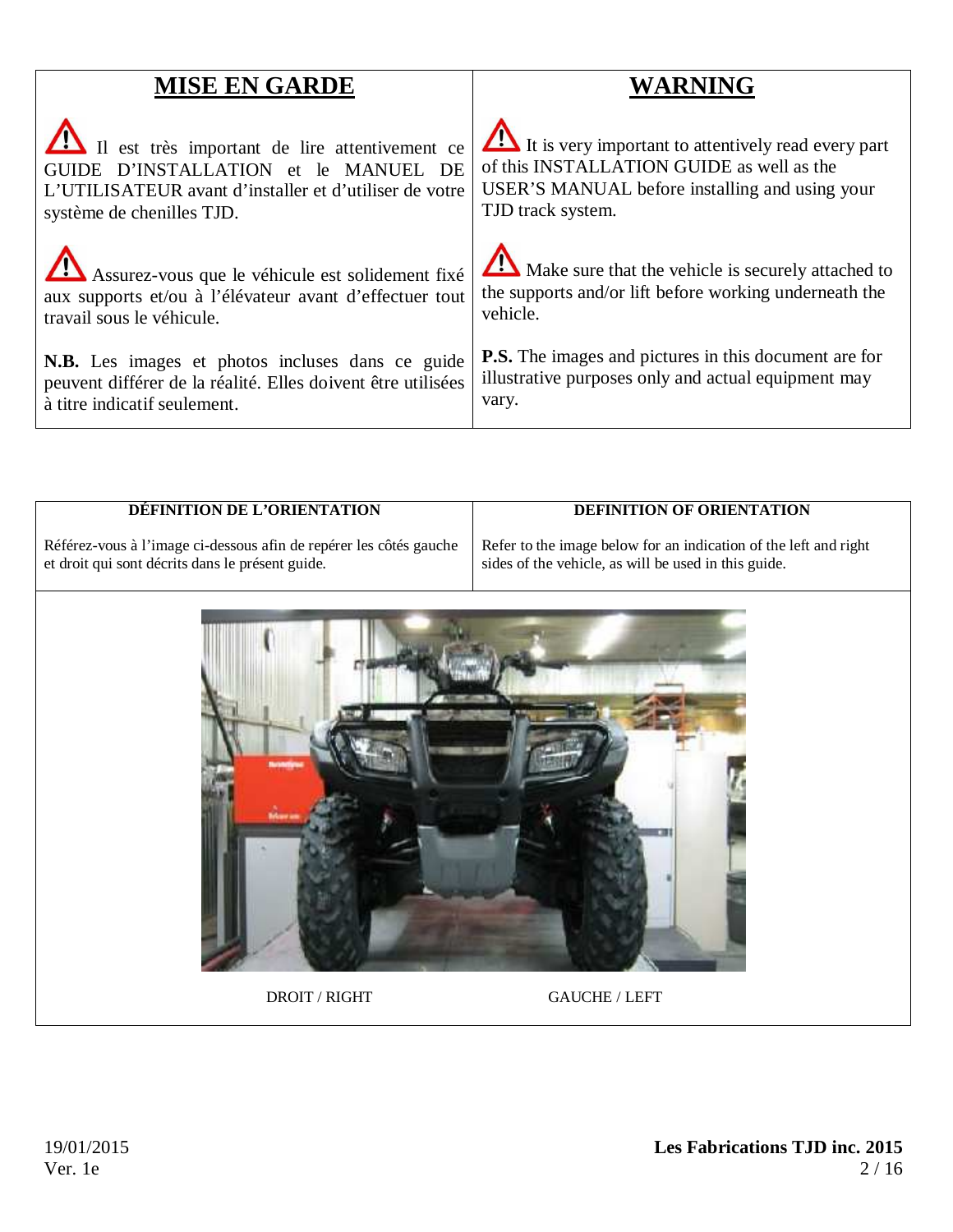# CONTENU / CONTENT

# **99XC-004**

| Image | Qté/Qty        | Code              | Description                             |
|-------|----------------|-------------------|-----------------------------------------|
|       |                | 00ST-046D         | Assemblage de la structure AVANT DROIT  |
|       |                |                   | FRONT RIGHT frame assembly              |
|       |                | 00ST-046G         | Assemblage de la structure AVANT GAUCHE |
|       |                |                   | FRONT LEFT frame assembly               |
|       | $\mathfrak{D}$ | 99LI-020          | Lisse(s)                                |
|       |                |                   | $\text{Slice}(s)$                       |
|       |                |                   |                                         |
|       |                | <b>KI-SKI-001</b> | Ensemble d'installation pour SKI        |
|       |                |                   | <b>SKI</b> installation kit             |
|       |                | <b>SKI-001</b>    | <b>SKI</b>                              |
|       |                |                   | <b>SKI</b>                              |

# **99XD-012**

| Image | Qté/Qty        | Code      | Description                                      |  |
|-------|----------------|-----------|--------------------------------------------------|--|
|       | $\overline{2}$ | 00AM-038  | Adapteurs 3/4"                                   |  |
|       |                |           | 3/4"Adapter                                      |  |
|       |                | 00PA-309  | Assemblage de la plaque d'adaptation ARRIÈRE     |  |
|       |                |           | REAR Adapter plate assembly                      |  |
|       |                | 00PF-249D | Assemblage de la plaque de fixation AVANT DROIT  |  |
|       |                |           | FRONT RIGHT fixation plate assembly              |  |
|       |                | 00PF-249G | Assemblage de la plaque de fixation AVANT GAUCHE |  |
|       |                |           | FRONT LEFT fixation plate assembly               |  |
|       | 2              | 04AM-021  | Adapteurs N/A"                                   |  |
|       |                |           | N/A"Adapter                                      |  |
|       | 2              | 04AM-039  | Cales 1/4"                                       |  |
|       |                |           | $1/4$ "Shim                                      |  |
|       | 16             | 04HE-006  | Écrous                                           |  |
|       |                |           | Nut                                              |  |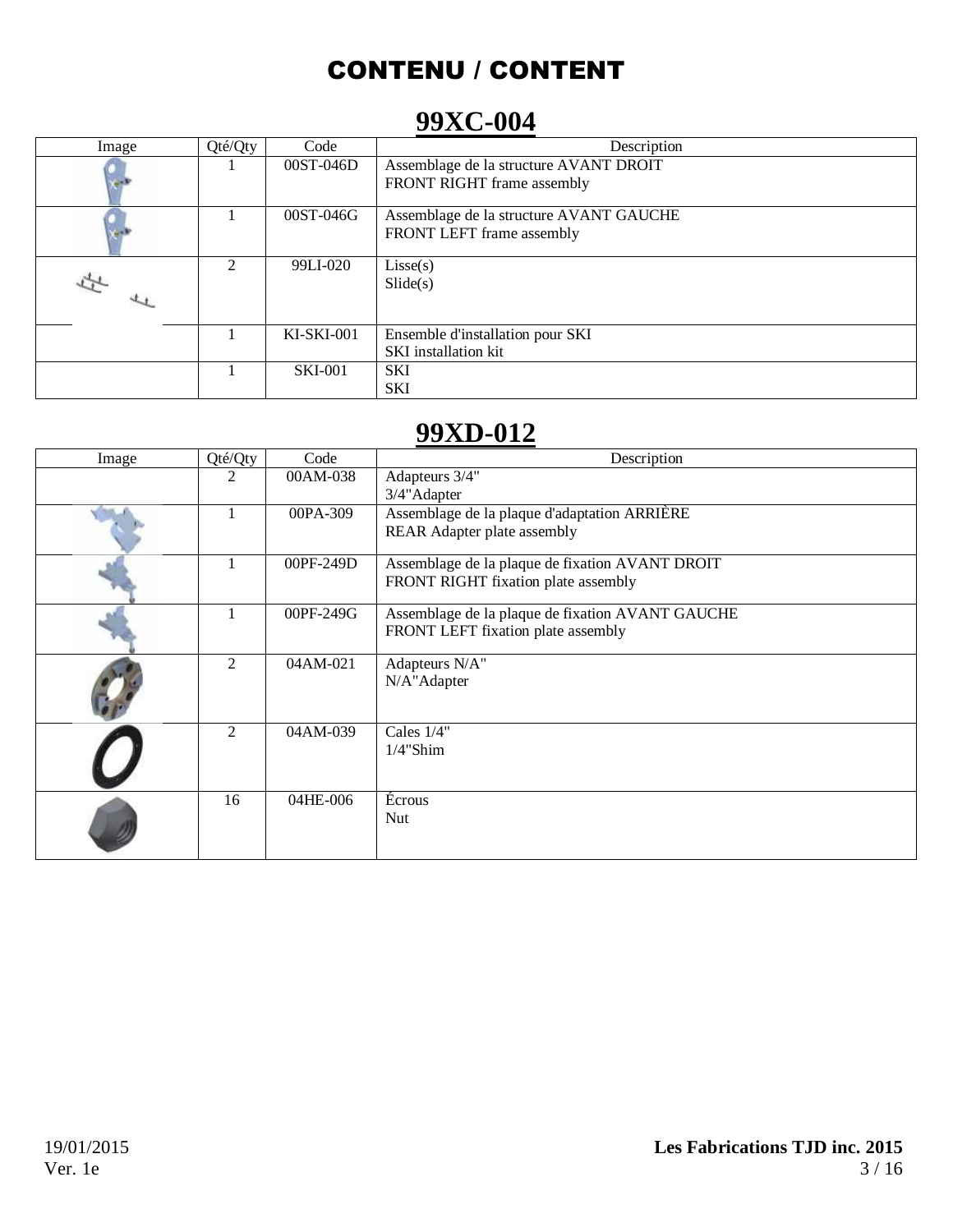#### **PRÉPARATIFS POUR L'INSTALLATION DES PREPARATION FOR INSTALLATION OF CHENILLES ARRIÈRE REAR TRACKS**  Placez le véhicule sur une surface plane et de niveau. Puis, au Place the vehicle on a flat and even surface. Using a jack or lift, moyen d'un élévateur ou d'un cric, soulevez l'arrière du véhicule raise the rear of the vehicle and stabilize it making sure that it is et stabilisez-le de façon sécuritaire. stable and safe. Ôtez les roues arrière du véhicule. Remove the rear wheels from the vehicle. Identifiez les deux chenilles arrière et placez-les chacune de leur Identify the left and right rear tracks and place them on the côté respectif. appropriate side. **LES FABRICATIONS** Rear Left Arrière Gauche Part/Pcs: 99XG-010 Serial# / #Série: XG1900

www.tjd.ca www.tjdusa.com

# **AJUSTEMENT DES AMORTISSEURS ARRIÈRE**

15969

Si votre véhicule est équipé d'une suspension avec amortisseurs ajustables, il est recommandé d'ajuster les amortisseurs à leur point le plus élevé, **tel qu'indiqué dans le guide du propriétaire fourni par le manufacturier du véhicule.**

# **REAR SUSPENSION ADJUSTMENT**

If your vehicle is equipped with an adjustable suspension, it is recommended that the shock absorbers be adjusted to their highest level **as per the instructions supplied by the vehicle's manufacturer in the owner's manual.**



# **PLAQUE D'ADAPTATION ARRIÈRE / REAR ADAPTER PLATE**

# **00PA-309**

Positionnez la plaque sous le véhicule sans la boulonner. Il se pourrait que vous ayez à percer ou à modifier la plaque protectrice sous le véhicule et/ou à percer certains trous dans le châssis. Pour ce faire, servez-vous de la plaque comme d'un guide. Consultez l'annexe de la 00PA-309 afin d'identifier les pièces nécessaires à la fixation de la plaque, puis boulonnez la plaque en place.

Position the adapter plate underneath the vehicle without screwing it in. You may have to drill or modify the protective plate underneath the vehicle and/or drill holes in the frame as needed. To do so, use the plate as your guide or template. To view the parts needed to attach the plate, consult Appendix 00PA-309. Then firmly screw the plate in place.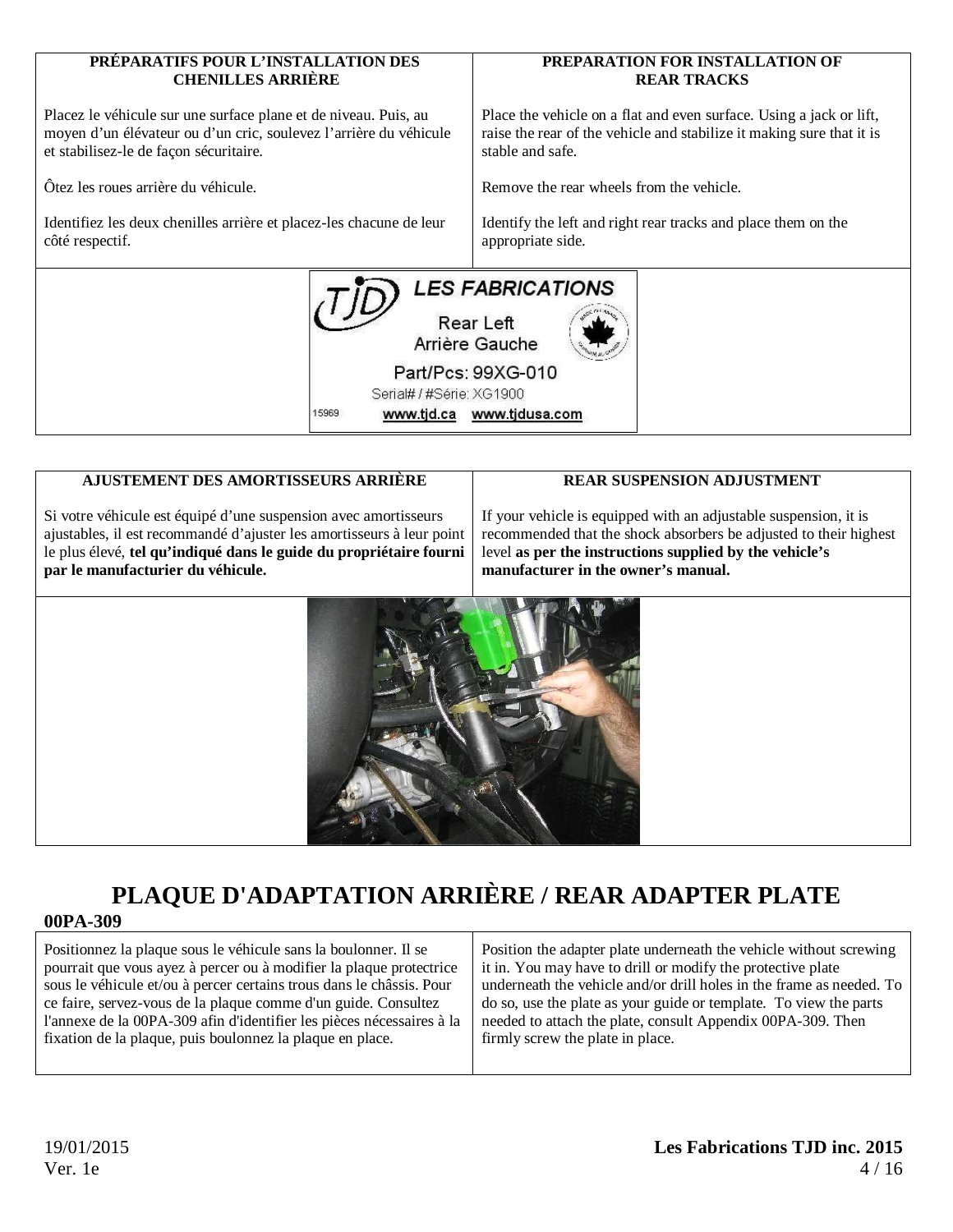

## **INSTALLATION DES ADAPTATEURS DES MOYEUX ARRIÈRE**

Veuillez vous référer à l'annexe 99XD-012 à la fin de ce guide afin de procéder à l'installation de(s) adaptateur(s) de moyeux requis. Il est important de respecter le couple de serrage de chaque boulon et écrou.

 **IL EST TRÈS IMPORTANT DE RESPECTER LE COUPLE DE SERRAGE RECOMMANDÉ DANS LE MANUEL DE VOTRE VÉHICULE POUR LE SERRAGE DES BOULONS OU DES ÉCROUS QUI SERONT INSTALLÉS DIRECTEMENT SUR LE MOYEU DU VÉHICULE.**

**VOUS DEVEZ AJOUTER DE L'ADHÉSIF À PRISE MOYENNE SUR TOUS LES BOULONS ET ÉCROUS QUE VOUS AVEZ À SERRER.** (Ex. LOCTITE® 242® )

## **INSTALLATION OF THE REAR HUB ADAPTERS**

For the proper installation of the required hub adapter(s), refer to the appendix 99XD-012. It is important to use the tightening torque specified for each bolt and nut.

 **IT IS VERY IMPORTANT TO RESPECT THE RECOMMENDED TIGHTENING TORQUE INDICATED IN YOUR VEHICLE'S GUIDE WHEN TIGHTENING THE BOLTS AND NUTS THAT WILL BE INSTALLED DIRECTLY ON THE VEHICLE HUB.** 

 **A MEDIUM-BOND ADHESIVE MUST BE ADDED TO ALL BOLTS AND NUTS TO BE TIGHTENED.**   $(Ex.$  LOCTITE<sup>®</sup> 242<sup>®</sup>)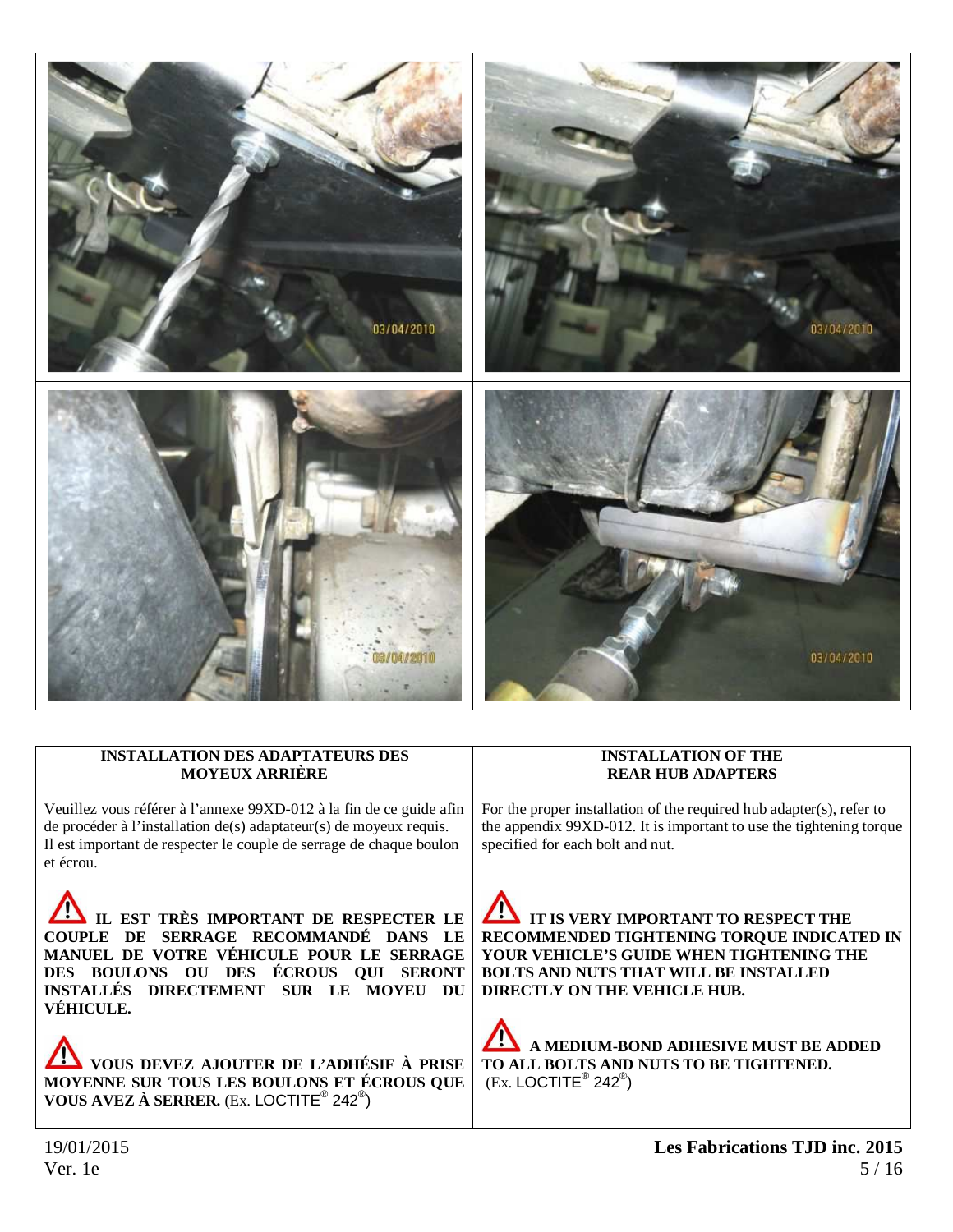# **INSTALLATION DES CHENILLES ARRIÈRE**

# **INSTALLATION OF REAR TRACKS**

Installez les deux (2) vis d'alignement (04BM-003) contenues dans votre boite 00AC-xxx incluse avec votre système de chenilles.

Install the two (2) alignment bolts (04BM-003) included in box 00AC-xxx with your track kit.



Tout en regardant dans les trous de vissage 1, 2 et 3 du bras d'aluminium de la structure, alignez le moyeu en tournant le barbotin, ce qui vous permettra de voir le trou du moyeu.

While looking through the front holes 1, 2 and 3 of the aluminum structural arm, align the hub by turning the sprocket until you see the holes in the hub.



Installez la chenille en insérant les vis d'alignement dans les trous 2 et 3 du bras. À l'aide des boulons fournis dans le sac du MANUEL DE L'UTILISATEUR (02BM-005 ou 02BM-006) fixez la chenille en vissant le premier boulon à la position **1** (**N'OUBLIEZ PAS LE LOCTITE No 242**), ne pas serrez ce boulon, puis retirez la vis d'alignement située à la position **2** et vissez un deuxième boulon (**N'OUBLIEZ PAS LE LOCTITE No 242**), ne pas serrez ce boulon, retirez la deuxième vis d'alignement située à la position **3**, puis vissez le troisième boulon (**N'OUBLIEZ PAS LE LOCTITE No 242**).

# **PROCÉDURE DE SERRAGE**

1- Débuter à la position **3**, prendre soin d'appliquer un couple de **54.2 N\*m (40 lbf\*ft)** sur ce boulon, poursuivre à la position **2** en suite à la **1** en appliquant un couple de **54.2 N\*m (40 lbf\*ft)** à chacune des positions. Pour installer le quatrième boulon, vous devez faire tourner la chenille de manière à ce que le moyeu fasse ¼ de tour dans le sens **horaire** afin de pouvoir insérer le quatrième boulon à la position **2** (**N'OUBLIEZ PAS LE LOCTITE**

Install the track by inserting the alignment bolts in the holes 2 and 3 in the arm. Using the other bolts included in the USER'S MANUAL bag (02BM-005 or 02BM006) attach the track by screwing the first bolt in position **1 (DO NOT FORGET TO USE LOCTITE No 242)**, don't tighten this bolt. Then remove the first alignment bolt in position **2** and screw in the second bolt **(DO NOT FORGET TO USE LOCTITE No 242)**, do not tighten this bolt. Remove the second alignment bolt in position **3** and screw in the third bolt **(DO NOT FORGET TO USE LOCTITE No 242).** 

## **TIGHTNING PROCEDURE**

1- Begin at position **3**, tighten this bolt at **54.2 N\*m (40 lbf\*ft) of torque**. Then tighten the bolt in position **2** with a torque of **54.2 N\*m (40 lbf\*ft)** and tighten the bolt in position **1** with the same torque of 54.2 **N\*m (40 lbf\*ft)**. In order to screw in the fourth bolt, you must first turn the track **clockwise** so that the hub makes a ¼ of a turn to be able to screw in the fourth bolt in position **2 (DO NOT FORGET TO USE LOCTITE No 242)**, then screw in the fourth bolt and tighten it at a torque of **54.2 N\*m (40**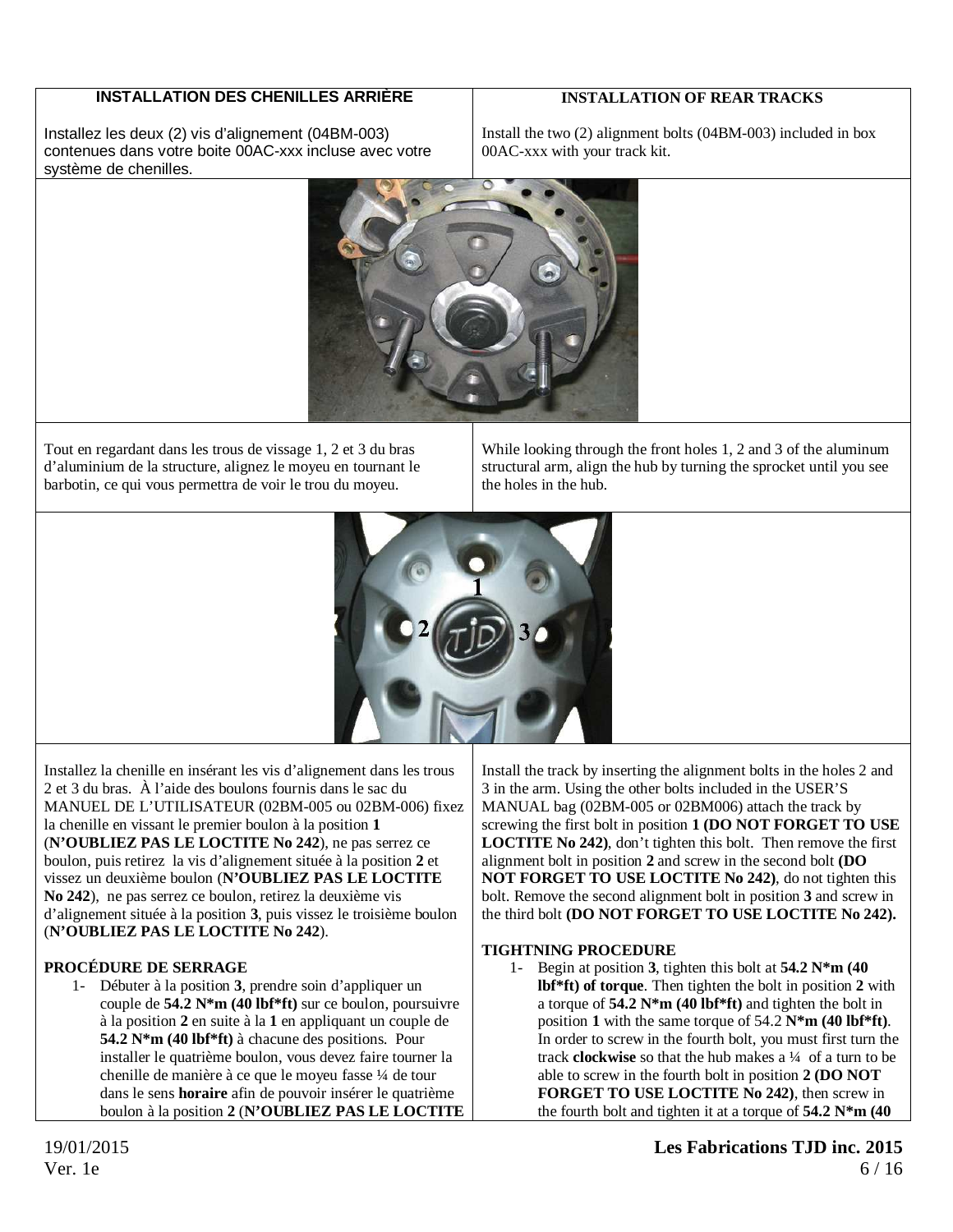| $2 -$ | No 242), puis vissez-le en prenant soin d'appliquer un<br>couple de $54.2$ N*m (40 lbf*ft).<br>Maintenant serrez le boulon de la position 3 avec un<br>couple de 135.8 N <sup>*</sup> m (100 lbf <sup>*</sup> ft), poursuivre à la<br>position 2 en suite à la 1 en appliquant un couple de 135.8   |    | $Ibf*{ft}$ ).<br>2- Now tighten the bolt in position 3 with a torque of 135.8<br>$N^*m$ (100 lbf <sup>*</sup> ft), continue with the bolts in position 2<br>and 1 using the same torque of $135.8 N*m$ (100<br>lbf*ft). In order to tighten the last bolt, turn back the |
|-------|-----------------------------------------------------------------------------------------------------------------------------------------------------------------------------------------------------------------------------------------------------------------------------------------------------|----|--------------------------------------------------------------------------------------------------------------------------------------------------------------------------------------------------------------------------------------------------------------------------|
| 3-    | $N*m$ (100 lbf*ft) à chacune des positions. Vous devez<br>maintenant faire tournez la chenille de manière à ce que le<br>moyeu face 1/4 de tour dans le sens <b>antihoraire</b> afin<br>d'appliquer un couple de 135.8 $N*m$ (100 lbf*ft) au<br>boulon situé à la position 3.<br>Répétez l'étape 2. | 3- | track counterclockwise so that the hub makes a 1/4 of a<br>turn and tighten the bolt 4 in position 3 with $135.8 N*$ m<br>$(100 \text{ lbf*ft})$ of torque.<br>Repeat step 3.<br>Repeat this procedure for the other track.                                              |
|       |                                                                                                                                                                                                                                                                                                     |    |                                                                                                                                                                                                                                                                          |

Répétez la procédure pour l'autre chenille.

## **INSTALLATION DES BARRES STABILISATRICES**

Avant de procéder à l'installation des barres stabilisatrices, il est important de lubrifier les barres à l'aide d'un fusil à graisser. Une fois la graisse insérée, faire glisser et tourner le tube afin de s'assurer que la graisse soie répartie de façon uniforme.

## **INSTALLATION OF THE STABILIZATION ROD**

Prior to the installation of stabilizer bars, it is important to lubricate the bars with a grease gun. Once the grease is applied, pull and rotate the tube to ensure that the grease is evenly distributed.

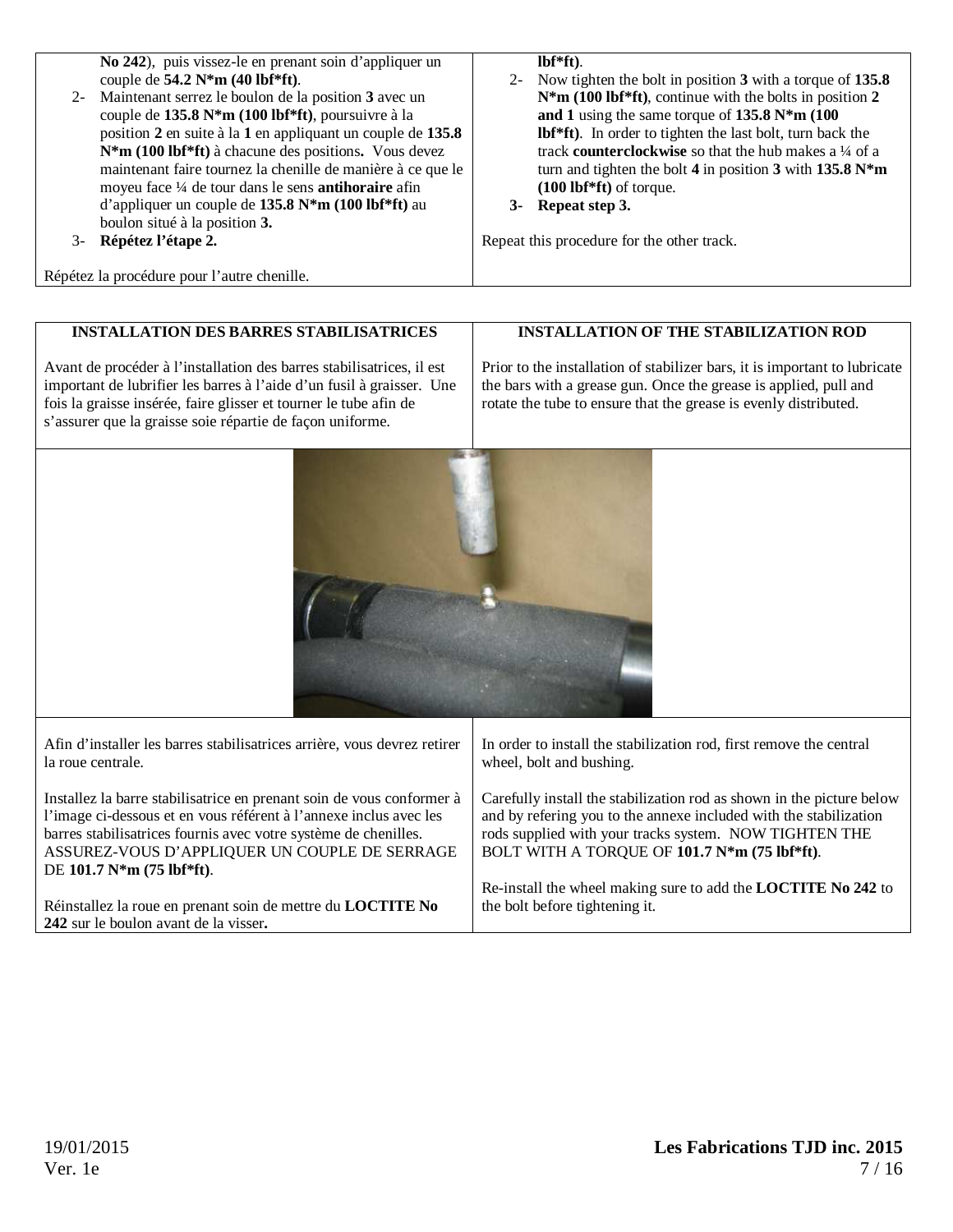

Retirez la vis et les douilles de la rotule à l'extrémité de la barre puis fixez la barre stabilisatrice à la plaque adaptation en prenant soin de garder les douilles entre la rotule et le support de la barre. Si votre support comprend 3 trous de positionnement, utilisez le trou du centre.

Remove the bolt and bushing spacers at the end of the rod. Then attach the stabilization rod to the adapter plate, making sure that the bushings are placed between the spacers and the rod support. If your stabilization rod support has three (3) positioning holes, use the central hole.

Répétez la procédure pour l'autre barre stabilisatrice.

Repeat this procedure for the other stabilization rod.



| PRÉPARATIFS POUR L'INSTALLATION DES                                    | PREPARATION FOR THE INSTALLATION OF THE                               |  |
|------------------------------------------------------------------------|-----------------------------------------------------------------------|--|
| <b>SKIS AVANT</b>                                                      | <b>FRONT SKIS</b>                                                     |  |
| Avec l'aide d'un élévateur ou d'un cric, soulevez l'avant du           | Using a jack or lift, raise the front of the vehicle and stabilize it |  |
| véhicule et stabilisez-le de manière sécuritaire.                      | making sure that it is stable and safe.                               |  |
| Retirez les roues avant du véhicule.                                   | Remove the front wheels.                                              |  |
| Identifiez les structures avant et placez-les de leur côté respectif.  | Identify the right and left front frame and place them on the         |  |
| Procédez ensuite à l'installation des lisses sous les skis. (99LI-020) | appropriate side.                                                     |  |
|                                                                        | Now install slides under the skis. (99LI-020)                         |  |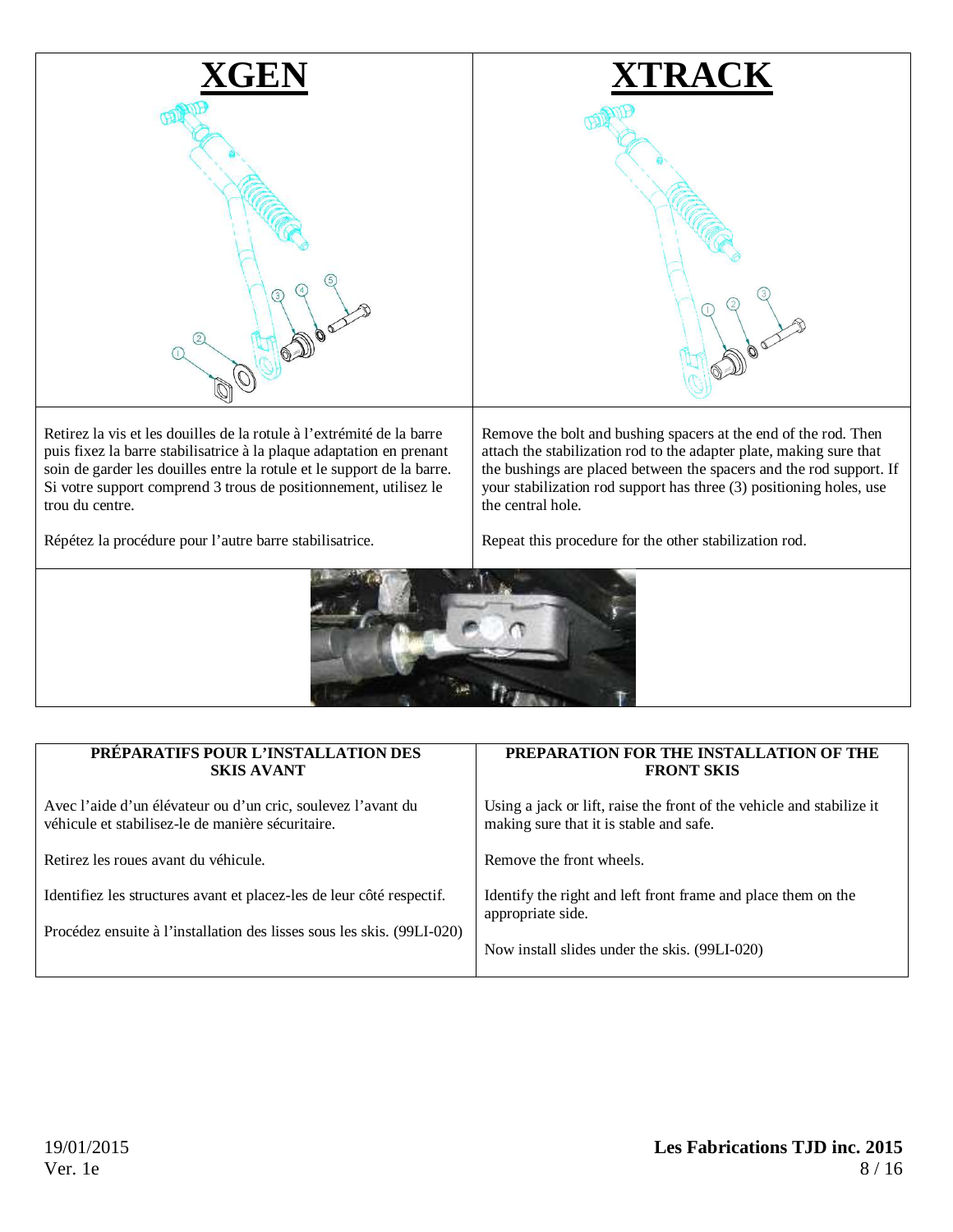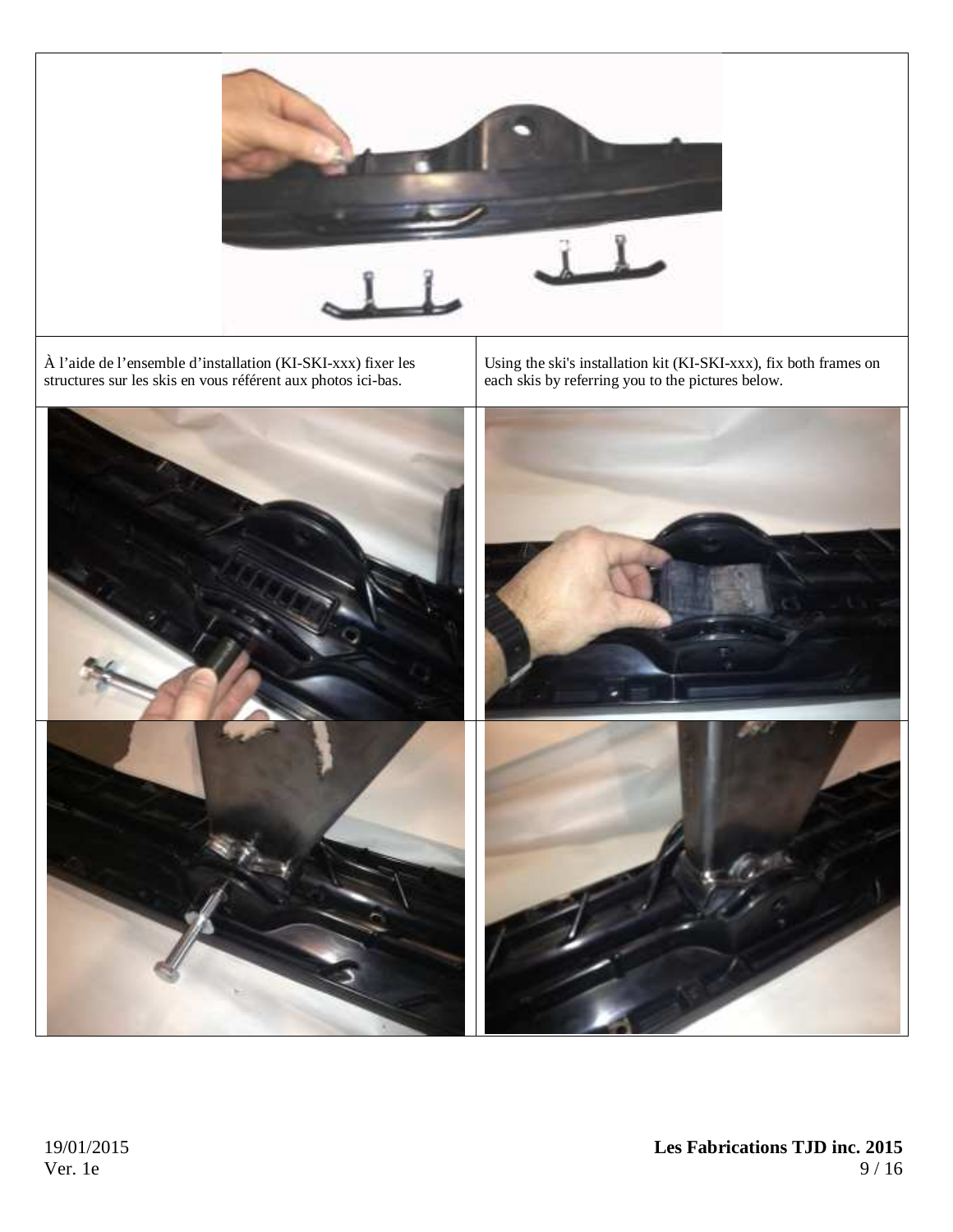## **AJUSTEMENT DES AMORTISSEURS AVANT**

## **FRONT SUSPENSION ADJUSTMENT**

Si votre véhicule est équipé d'une suspension avec amortisseurs ajustables, il est recommandé d'ajuster les amortisseurs à leur point le plus élevé, **tel qu'indiqué dans le guide du propriétaire fourni par le manufacturier du véhicule**.

If your vehicle is equipped with an adjustable suspension, it is recommended that the shock absorbers be adjusted to their highest level **as per the instructions supplied by the vehicle's manufacturer in the owner's manual.** 



# **PLAQUES DE FIXATION AVANT / FRONT FIXATION PLATES 00PF-249 (G => Côté Gauche / Left Side || D => Côté Droit / Right Side)**

Pour installer les plaques de fixation il se pourrait que vous ayez à retirer la protection fixée aux triangles de stabilisation. Consultez l'annexe des 00PF-249 afin de repérer les pièces nécessaires à la fixation des plaques, puis boulonnez les plaques en place.

In order to install the fixation plates, it may be necessary to remove the protection attached to the stabilization a-arm. Refer to Appendix 00PF-249 to identify the parts needed to attach the fixation plates. Then screw the plates in place.



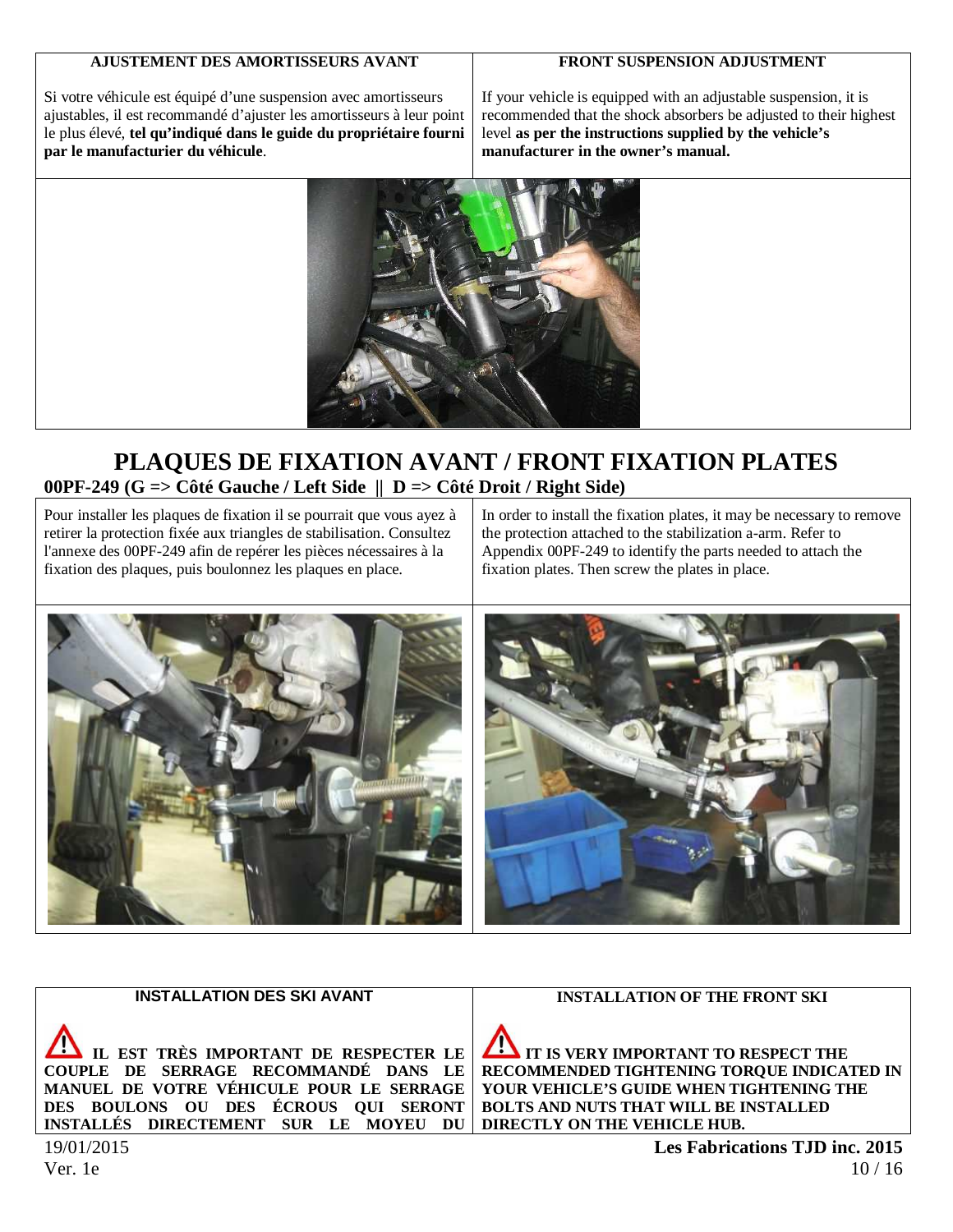| VÉHICULE.                                                                                                                                                                                                                                                                                                                                                                                                                                                                                                            |                                                                                                                                                                                                                                                                                                                                                                                                                       |  |  |
|----------------------------------------------------------------------------------------------------------------------------------------------------------------------------------------------------------------------------------------------------------------------------------------------------------------------------------------------------------------------------------------------------------------------------------------------------------------------------------------------------------------------|-----------------------------------------------------------------------------------------------------------------------------------------------------------------------------------------------------------------------------------------------------------------------------------------------------------------------------------------------------------------------------------------------------------------------|--|--|
| VOUS DEVEZ AJOUTER DE L'ADHÉSIF À PRISE<br>MOYENNE SUR TOUS LES BOULONS ET ÉCROUS QUE VOUS AVEZ À SERRER. (Ex. LOCTITE® 242®)                                                                                                                                                                                                                                                                                                                                                                                        | A MEDIUM-BOND ADHESIVE MUST BE ADDED<br>TO ALL BOLTS AND NUTS TO BE TIGHTENED.<br>$(Ex.$ LOCTITE <sup>®</sup> 242 <sup>®</sup> )                                                                                                                                                                                                                                                                                      |  |  |
| Installez la structure à l'aide des écrous fournis, en respectant<br>l'ordre 1-2-3-4 illustrée ici-bas. N'OUBLIEZ PAS LE LOCTITE<br>No 242 avant d'insérer vos écrous. Faite l'installation des écrous<br>sans appliquer de serrage, une fois les 4 écrous en place, toujours<br>en débutant à la position 1, appliquer 50% du couple recommandé<br>par le manufacturier de votre véhicule à chacun des 4 écrous,<br>recommencer le cycle à la position 1 mais cette fois-ci appliquer<br>100% du couple recommandé. | Install the frame using the nuts supplied by respecting position 1-2-<br>3-4 like illustrated on picture below. DO NOT FORGET TO<br>USE LOCTITE No 242 before inserting the nuts. Install the four<br>nuts without tightening, after that, by starting at position 1, apply<br>50% of the torque recommended by the manufacturer of your<br>vehicle for the first pass and 100% for the second pass for each<br>nuts. |  |  |
| Répétez la procédure pour l'autre structure.                                                                                                                                                                                                                                                                                                                                                                                                                                                                         | Repeat this procedure for the other track.                                                                                                                                                                                                                                                                                                                                                                            |  |  |
|                                                                                                                                                                                                                                                                                                                                                                                                                                                                                                                      |                                                                                                                                                                                                                                                                                                                                                                                                                       |  |  |
| Retirez la vis et les douilles de la plaque de fixation puis fixez la<br>tige stabilisatrice à la plaque de fixation en prenant soin de garder<br>les douilles coniques de chaque côté de la rotule.                                                                                                                                                                                                                                                                                                                 | Remove the bolt and bushing spacers from the fixation plate. Then<br>attach the stabilization rod to the fixation plate, making sure that<br>the bushing spacers are placed on each side of the rod end.                                                                                                                                                                                                              |  |  |
| Répétez la procédure pour l'autre tige stabilisatrice.                                                                                                                                                                                                                                                                                                                                                                                                                                                               | Repeat this procedure for the other stabilization rod.                                                                                                                                                                                                                                                                                                                                                                |  |  |
|                                                                                                                                                                                                                                                                                                                                                                                                                                                                                                                      |                                                                                                                                                                                                                                                                                                                                                                                                                       |  |  |

the contract of the contract of the contract of

 $\mathcal{N}$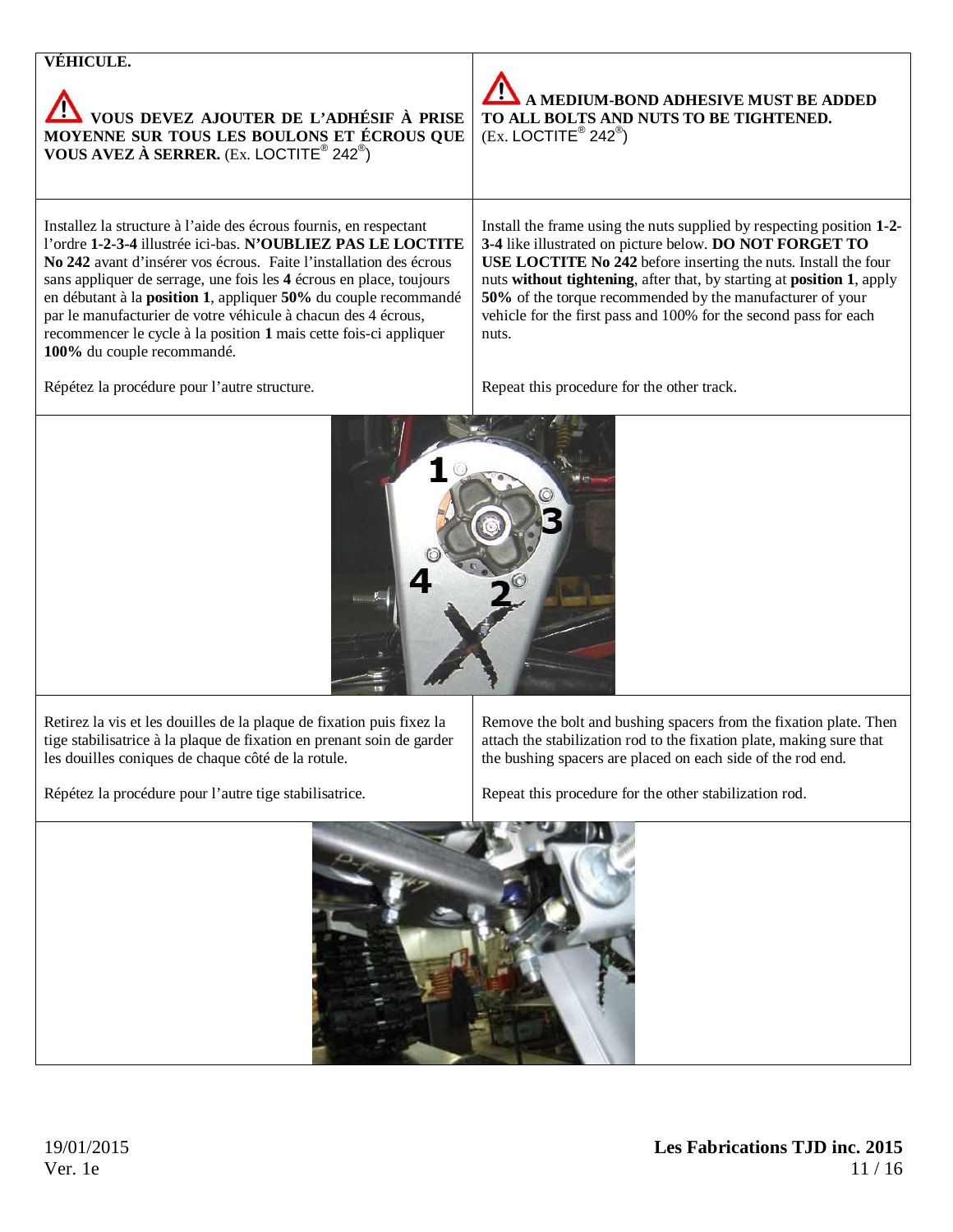| <b>VALIDATION DE L'ALIGNEMENT</b>                                    | <b>VALIDATION OF ALIGNMENT</b>                                    |
|----------------------------------------------------------------------|-------------------------------------------------------------------|
| Afin de valider son alignement, placez le véhicule au sol et faites- | To verify the proper alignment of your vehicle, place it on the   |
| le avancer ou reculer en ligne droite sur une distance d'environ 10  | ground and advance or backup 10 ft. (3 m) in a straight line then |
| pieds (3 m), puis replacez-le à sa position de départ.               | return to your initial position.                                  |
| Mesurez la distance qui sépare les extrémités avant des chenilles    | Measure and write down the distance between the front edges of    |
| du devant : notez cette mesure. Mesurez ensuite la distance qui      | the front tracks. Then measure and write down the distance        |
| sépare l'arrière des chenilles du devant : notez cette mesure.       | between the back edges of the front tracks.                       |
| Ajustement recommandé : Parallélisme de 100% ou, de                  | Recommended adjustment: 100% parallel or, preferably, 1/4" (6     |
| préférence, avec une fermeture de 1/4 pce (6 mm) à l'avant.          | mm) closer together in front.                                     |
|                                                                      |                                                                   |
| $X - 1/4$ <sup>2</sup>                                               |                                                                   |
|                                                                      |                                                                   |
| Référez-vous au manuel du véhicule afin d'effectuer                  | Refer to your vehicle's manual to make the necessary              |
| l'ajustement nécessaire pour obtenir la mesure recommandée.          | adjustments to obtain the recommended alignment.                  |

| MISE À NIVEAU DES SKIS AVANT                                                                                                                              | LEVELING OF THE FRONT SKIS                                                                                                                   |
|-----------------------------------------------------------------------------------------------------------------------------------------------------------|----------------------------------------------------------------------------------------------------------------------------------------------|
| La mise à niveau recommandée est pré-ajustée en usine. Vous<br>pouvez tout de même la modifiée selon vos exigences en ajustant<br>la tige stabilisatrice. | The recommended leveling is pre-adjusted at the factory. You can<br>modify it according to your needs by adjusting the stabilization<br>rod. |
|                                                                                                                                                           |                                                                                                                                              |



| MISE À NIVEAU DES CHENILLES ARRIÈRE                                | LEVELING OF THE REAR TRACKS                                     |
|--------------------------------------------------------------------|-----------------------------------------------------------------|
|                                                                    |                                                                 |
| Ajustez les chenilles arrière en vissant ou en dévissant l'écrou à | Adjust the rear tracks by screwing or unscrewing the nylon-     |
| garniture de nylon jusqu'à ce que la pleine longueur des chenilles | covered nut until the tracks are completely in contact with the |
| soit en contact avec le sol, puis serrez le contre-écrou.          | ground surface. Then tighten the jam nut.                       |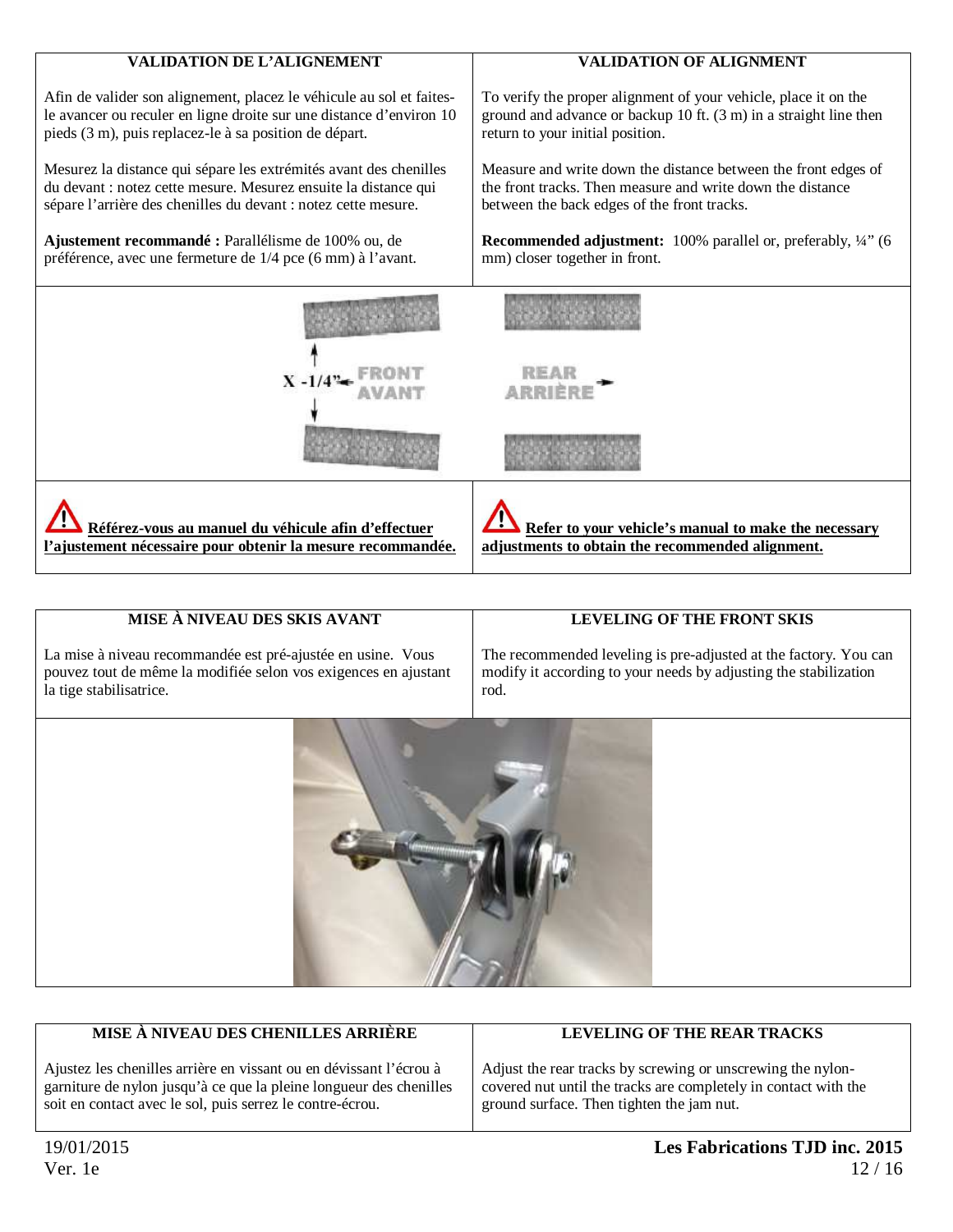N.B. Si votre support de barre stabilisatrice est à 3 positions, il se pourrait que vous ayez à changer de point d'attache afin d'avoir un ajustement optimal.

N.B. If your stabilization rod support has three (3) positions, you may have to change the attachment point in order to obtain optimal adjustment.



# **AJUSTEMENT DE LA TENSION**

À l'aide des outils 03OU-001 et 04OU-002 fournis dans votre boîte 00AC-xxx incluse avec votre système de chenilles et d'un instrument de mesure de la tension, ajustez le tensionneur situé à l'extrémité de chacune des chenilles en prenant soin de dévisser le contre-écrou en premier.

#### **ADJUSTMENT OF THE TENSION**

Using the 03OU-001 and 04OU-002 tools, included in box 00ACxxx with your track kit, and a pressure measuring tool, adjust the tensioner located at the end of each track. Make sure to unscrew the jam nut first.

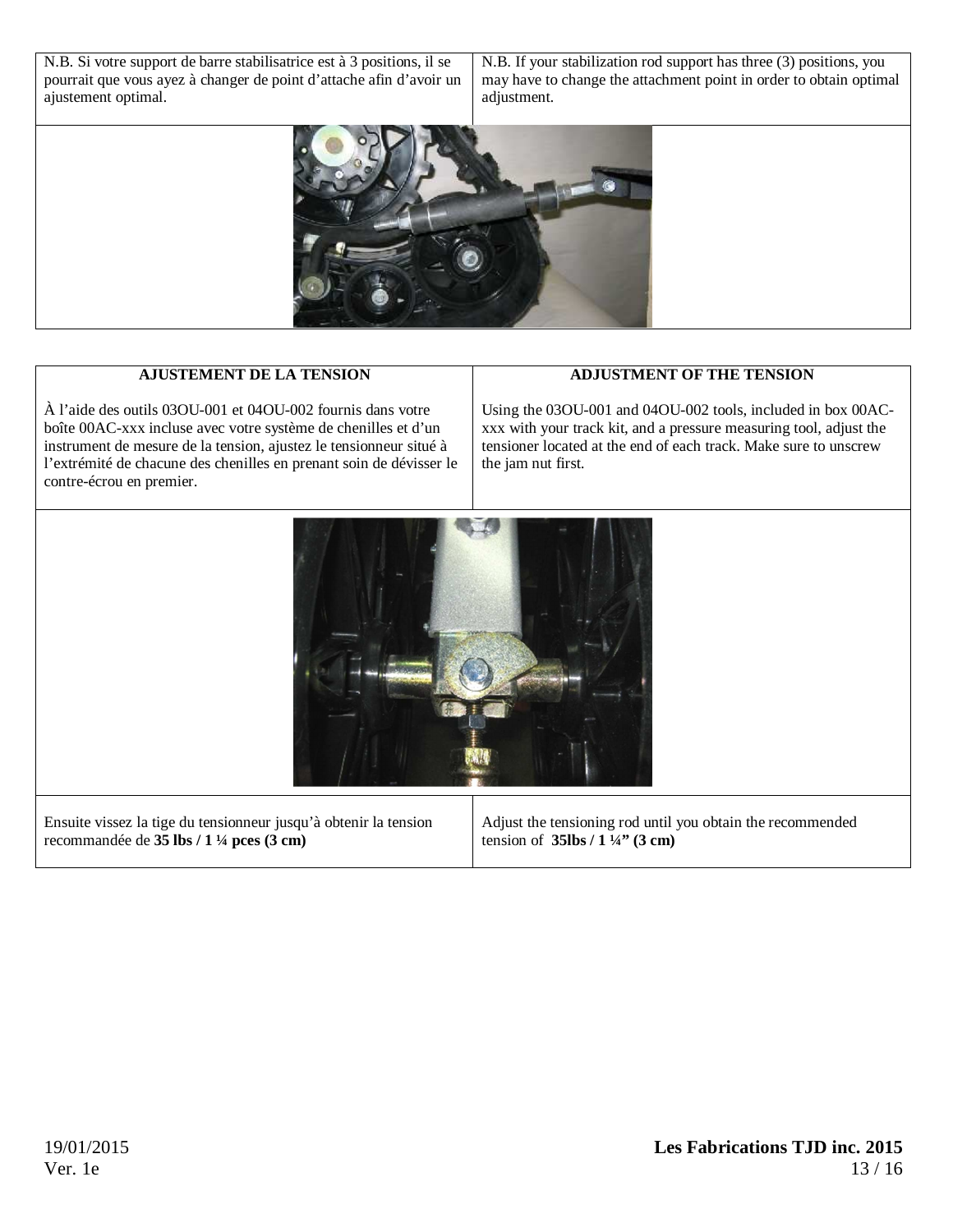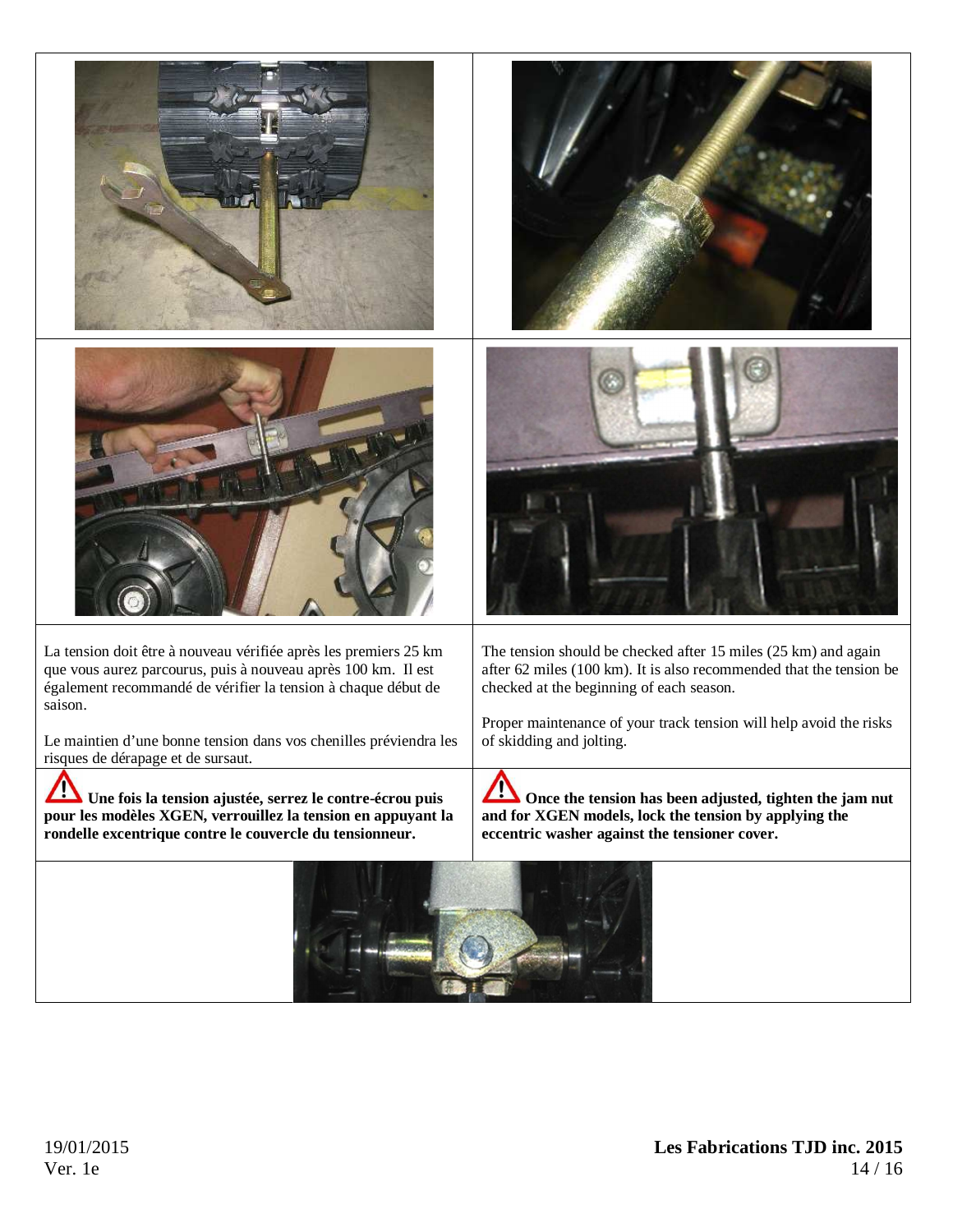# **VALIDATION DE L'INTALLATION**

#### **VALIDATION OF INSTALLATION**

 $\Delta$ **Vous devez maintenant valider la conformité et l'adéquation de votre installation en effectuant des essais de braquage et de torsion afin de vous assurer que les chenilles ne seront jamais en contact avec les ailes, les marche pieds, les pare-chocs ou toute autre partie de votre véhicule.**

 $\sqrt{}$ **You must now validate that your tracks are properly installed as required by testing the steering and torsion, making sure that the tracks will never come into contact with the fenders, foot rests, bumper or other parts of your vehicle.** 

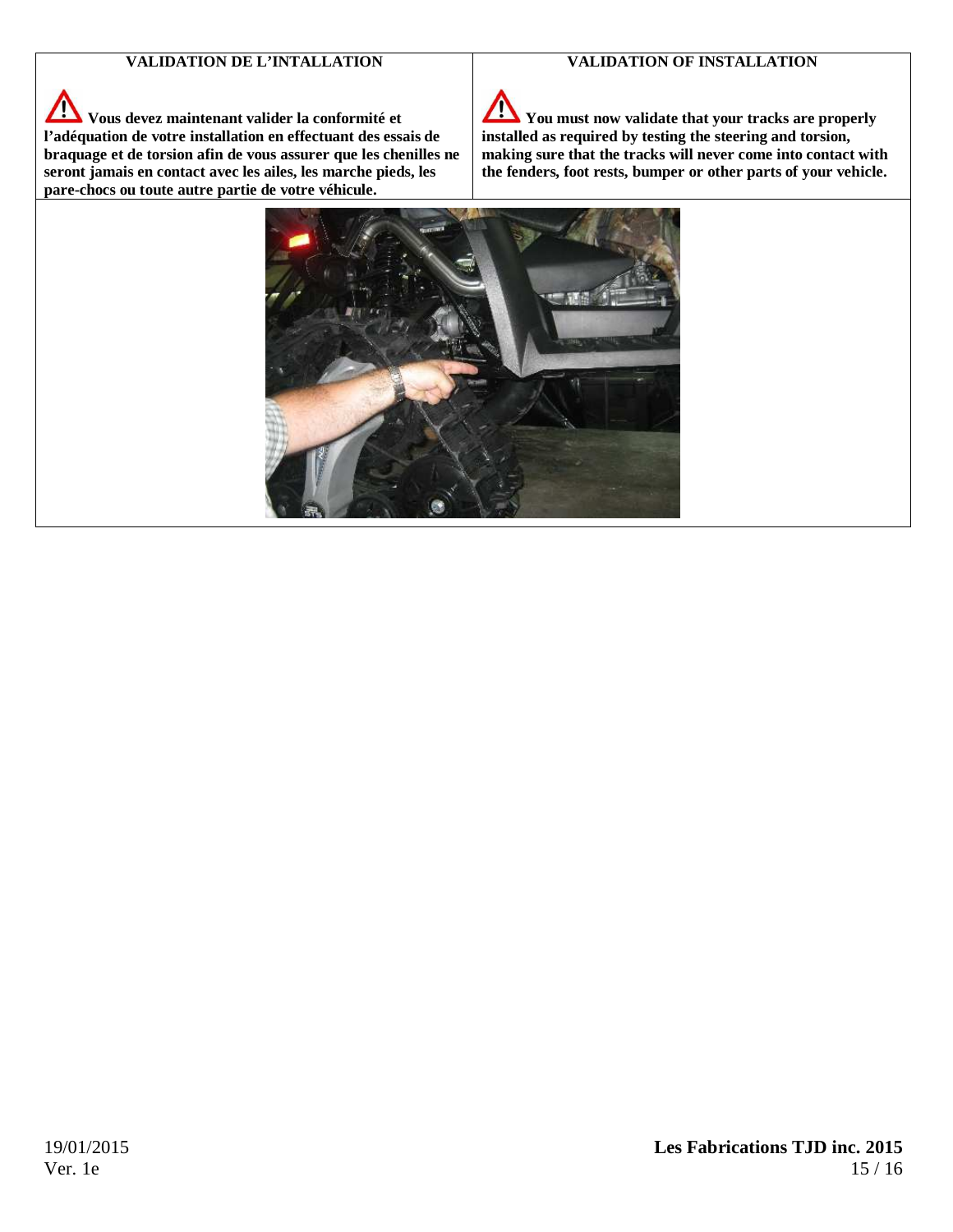| <b>TABLEAU D'ENTRTIEN PRÉVENTIF</b>    |                                  |                            |                         |  |  |
|----------------------------------------|----------------------------------|----------------------------|-------------------------|--|--|
| PREVENTIVE MAINTENACE SCHEDULE         |                                  |                            |                         |  |  |
| À vérifier                             | Premiers 25 km (15 miles)        | Premiers 100 km (62 miles) | Chaque année            |  |  |
| To be checked                          | First $25 \text{ km}$ (15 miles) | First 100 km (62miles)     | Each year               |  |  |
| Tension des chenilles                  | ⊽                                | ⊽                          | ⊽                       |  |  |
| Tracks tension                         |                                  |                            |                         |  |  |
| Roulements des roues et des moyeux     |                                  | ╔                          | ⋤                       |  |  |
| Wheels and hubs bearings               |                                  |                            |                         |  |  |
| Serrage des boulons et des écrous      | ⊽                                | ⊽                          | ⊽                       |  |  |
| Bolts and nuts tightening              |                                  |                            |                         |  |  |
| Clips de chenilles manquantes          |                                  | ☑                          | ⊽                       |  |  |
| Missing track clips                    | H                                |                            |                         |  |  |
| État du câble arrière (XGEN seulement) | ⊽                                | ⊽                          | ⊽                       |  |  |
| Rear cable status (XGEN only)          |                                  |                            |                         |  |  |
| Usure des roues et des barbotins       |                                  | ⊽                          | $\overline{\mathbf{v}}$ |  |  |
| Wear of wheels and sprockets           |                                  |                            |                         |  |  |
| État général des chenilles             | ⊽                                | ⊡                          | ⊽                       |  |  |
| General state of tracks                |                                  |                            |                         |  |  |
| Graissage les barres stabilisatrices   |                                  | П                          | ╔                       |  |  |
| Stabilizer bars lubrification          |                                  |                            |                         |  |  |
| Graissage des moyeux                   |                                  |                            | ⊽                       |  |  |
| Hubs lubrification                     |                                  |                            |                         |  |  |
| Usure des lisses de skis               | ⊽                                | ⊽                          | ⊽                       |  |  |
| Wear of slides of skis                 |                                  |                            |                         |  |  |

|                               | $\Delta$ il est important de lire le $\Delta$ it is important to read the                   |
|-------------------------------|---------------------------------------------------------------------------------------------|
| <b>LA PREMIÈRE RANDONNÉE.</b> | MANUEL DE L'UTILISATEUR AVANT USER'S MANUAL BEFORE YOUR FIRST<br>RIDE WITH YOUR NEW TRACKS. |